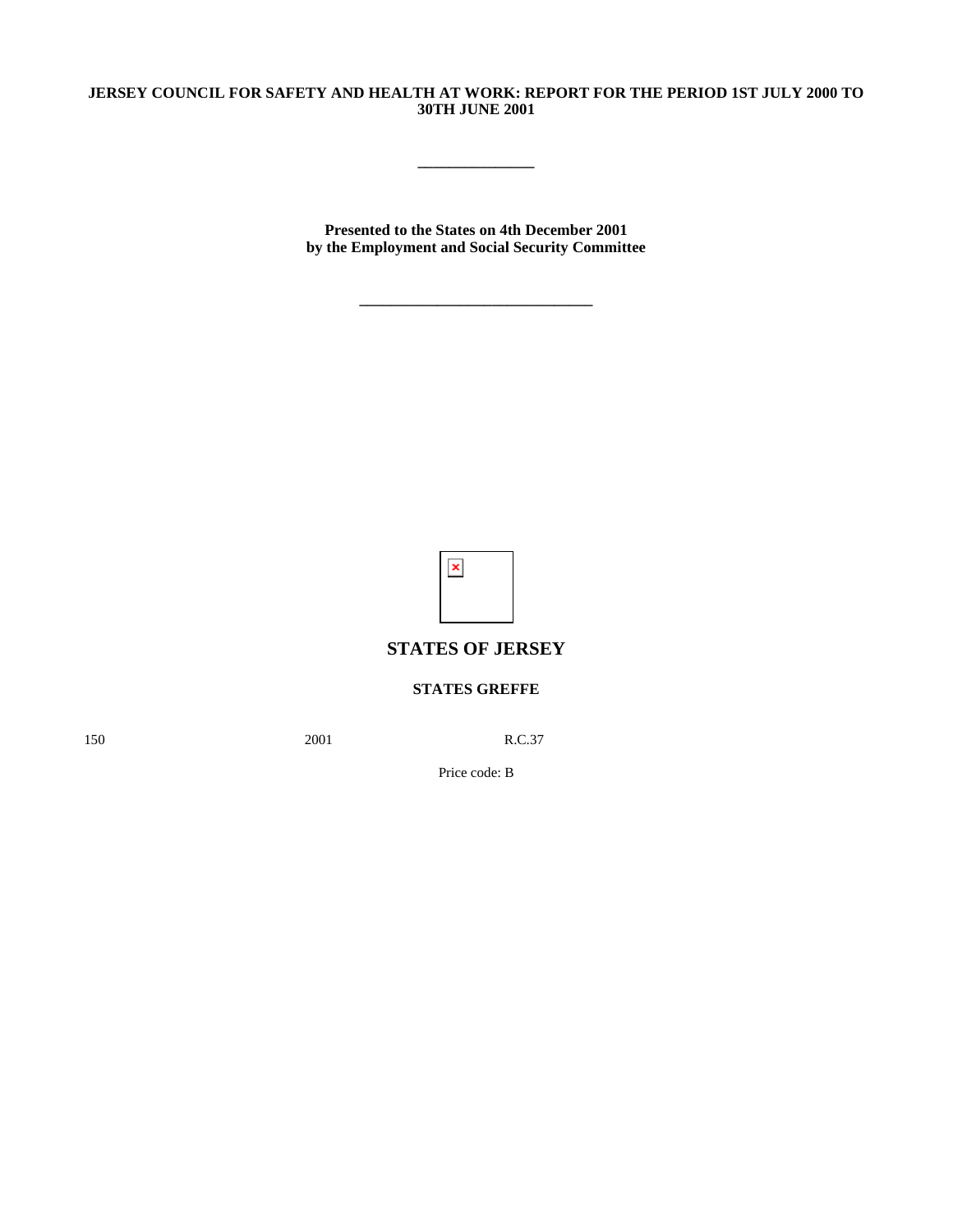## **REPORT TO 30TH JUNE 2001**

## **Annual Report 2001**

This year's Annual Report looks back over a year in which Council has spent most of its time looking forward! As mentioned in last year's report, Council was then poised to begin a consultation exercise in an attempt to identify its WAY FORWARD in the twenty-first century. It recognises that it is important to provide for the needs of the Island's major industries, even if that necessitates major changes to the way in which Council operates. As a result of the consultation exercise, Council has been reviewing its activities and areas of work. Some changes to the way in which Council works have already been implemented whilst other ideas are still being explored.

Council has been in existence since 1973 and has done much in that time to raise awareness of health and safety issues as well as providing many training opportunities. It is important to stress that Council will still provide seminars and training, but there is likely to be a shift in emphasis. In looking at how it may develop further, Council has become very aware of the need to communicate information as quickly as possible. It is likely that the priority will be to provide some sort of easily accessible professional advice service to which people can turn with specific problems and obtain the information that they need at that particular time. A report and proposition setting out Council's vision for the future and its strategic and operational objectives is currently being finalised and will hopefully be presented to the Employment and Social Security Committee before the end of the year.

## **All change!**

In the meantime it has been business as usual, or almost as usual, as the year has seen a number of significant changes. Council's chairman of the last twelve years, Mr. Noel Martin, decided that on retiring from full-time employment he should also retire as Chairman of Council. Members were sad to bid him farewell as Noel had brought his own special brand of leadership to the position and much had been achieved during his time as Chairman. However, his successor, Mr. Bob Staddon, was already well-known to Members as he had served as a Council Member for a number of years and this made for a smooth transition.

Severing our links and saying farewell to Kays Medical was another big step for Council. Council's Annual Report in 1999 opened with these words, "*The Council was set up in 1973 by the States of Jersey on the recommendation of the Social Security Committee. It was charged with "raising awareness of health and safety issues in the working community". Council has always regarded "raising awareness" as its primary role. However, once awareness is raised then, inevitably, questions are asked about how objectives can be achieved. The answer, more often than not, boils down to education and training. Hence the reason that in recent years Council has increasingly taken on the role of training provider and has built up good relationships with a number of trainers and organisations who, when invited to the Island, bring a degree of excellence to the courses provided by Council.*"

It has to be said that the relationship with Kays Medical was, and remains, one of the best and the training provided had been second to none. Since they first began coming to Jersey on Council's behalf in November 1991 Kays instructors had trained just under 3,000 First Aiders on either four-day First Aid at Work courses, two-day Re-qualification courses or one-day Emergency First Aid courses. However, over the last couple of years, Council had been approached by the local branch of St. John Ambulance, which now felt able to undertake more First Aid at Work training. Council had gradually cut down on the number of courses it offered and referred enquirers to St. John Ambulance. Having finally established in the autumn of 2000 that St. John were then in a position to provide sufficient courses, it was agreed that after the end of 2000 Council would no longer provide First Aid training. Whilst it was painful for us to cut our links with Kays Medical and relinquish our role as a First Aid training provider, from Council's point of view this is a real success story. Not only have we raised awareness of the need to have trained first aiders in the workplace, but we have also demonstrated that there is a real need for locally based training providers, and we're delighted that that need has also been recognised. Council can now devote its energies and resources to other areas of work that need its attention.

On the administrative front, Council has had a change of auditor. Council wishes to record its thanks to Ernst and Young and particularly to Mr. Richard Powell, who retired during the year. Ernst and Young had acted as auditors for Council on an honorary basis for many years. Council has recently appointed Baker Homyard as auditors.

## **Training**

As stated in last year's Annual Report, responsibility for the accreditation of Sea Survival courses had passed from the Department of Transport to the Marine Coastguard Agency (MCA). A new set of guidelines had been drawn up and a considerable amount of preparatory work had been necessary in order for Council to meet the new criteria and gain accreditation as a training provider.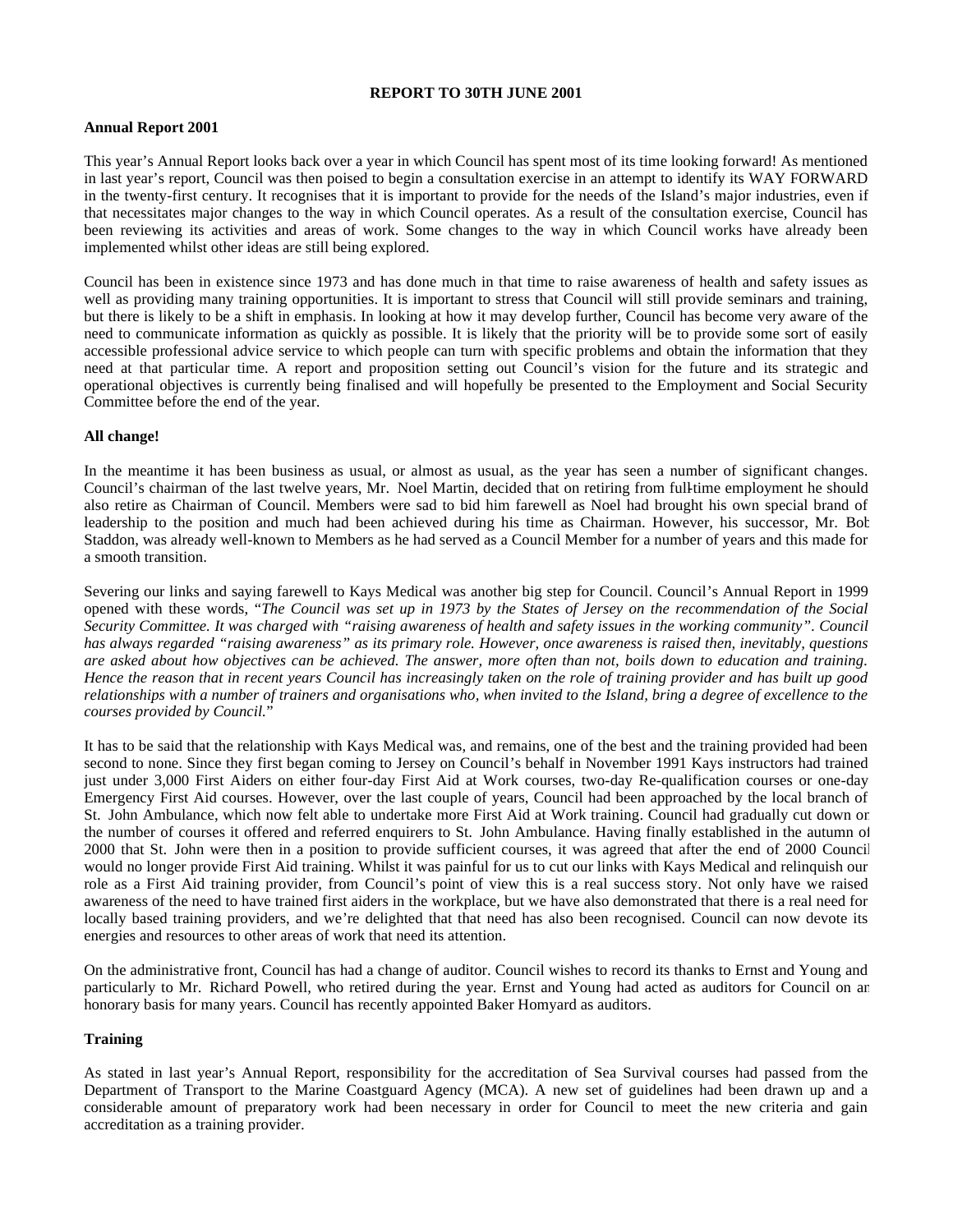A Personal Survival Techniques Course was organised in November 2000 and was approved by the visiting representative of the Maritime and Coastguard Agency (MCA) and a formal MCA Certificate of Course Approval was awarded. Council now intends to run the course on an annual basis and more frequently if there is sufficient demand.

"Turn your back on back pain" was the theme of last year's European Week for Safety and Health which took place in October 2000, coinciding with Back Care Week. Back pain is the single greatest reason why people take time off work for sickness. It is estimated that a person with back pain will take an average 13 days off work in one year. One in ten major back injuries occurs whilst a person is handling, lifting or carrying. The cost is high to both employee and employer.

Council took part in the Week and was lucky enough to secure the services of Ray Petit, who had spent part of the summer demonstrating and giving advice about safe lifting techniques on behalf of the Health and Safety Executive in the United Kingdom. Ray is no stranger to Jersey, having run many Manual Handling (Lifting and Shifting!) courses here over the years. A total of sixty-one trainees attended one or other of the various training courses offered during the week and there was excellent feedback.

During the course of the year, thirty-five people have gained the nationally recognised IOSH (Institution of Occupational Safety and Health) Managing Safely Certificate on Council organised courses. This is a four-day course, which culminates with an examination, and so attendance represents a significant commitment by both employers and employees. Council is also aware of other local organisations that have successfully run this course during the year and is greatly encouraged that employers are recognising the need for and benefits of such training.

Council was pleased to lend its logo to the publicity for the "Jersey Construction Week" organised by the Jersey Builders and Allied Trades Employers' Federation. We are aware that the major players in the industry are beginning to pay more attention to health and safety and, in some cases, are employing their own health and safety consultants and trainers; but there is still a great deal of work to do and Council continues to provide training when appropriate. Convincing the smaller businesses to address health and safety remains a challenge, and even arranging training following consultation with them does not always guarantee that courses will fill.

A full list of courses provided by Council during the year can be found in Appendix 1.

## **Publications and Video Library**

Wording for the planned Health and Safety Poster was agreed. However, following discussions with the Health and Safety Inspectors, it was decided that it would be more appropriate for the Inspectorate to take responsibility for producing and publishing the poster giving information about the Health and Safety at Work (Jersey) Law 1989.

Council is currently working on revising and updating its popular leaflet "Guidance on the Safe Use of Ladders", which it makes available free of charge.

A newsletter giving information about Council's activities is produced and circulated several times each year to all the organisations on Council's mailing list.

Council now has a presence on the World Wide Web. The site includes information about our history and the courses currently on offer. There is an inquiry page from which direct contact can be made with Council and there is a link to the United Kingdom's Health and Safety Executive site. We look forward to being able to include a link to Employment and Social Security's site once that is up and running. The present Website is very basic, but this is something we hope to develop further over the next few years.

Training videos continue to be made available to bona fide companies and organisations on free loan. Council is currently exploring ways of making these, and a series of information leaflets, more widely available and more easily accessible.

## **Accessing information**

The Internet is becoming an increasingly useful tool in accessing information and finding people with appropriate skills to offer training on Council's behalf.

A visit by the Secretary to the Health and Safety Congress and Exhibition held at the NEC in May also proved useful.

We are very pleased that Jersey Telecom has agreed to our request to include a 'Health and Safety' section in the yellow pages of the next telephone directory. With a growing number of companies offering health and safety services, this should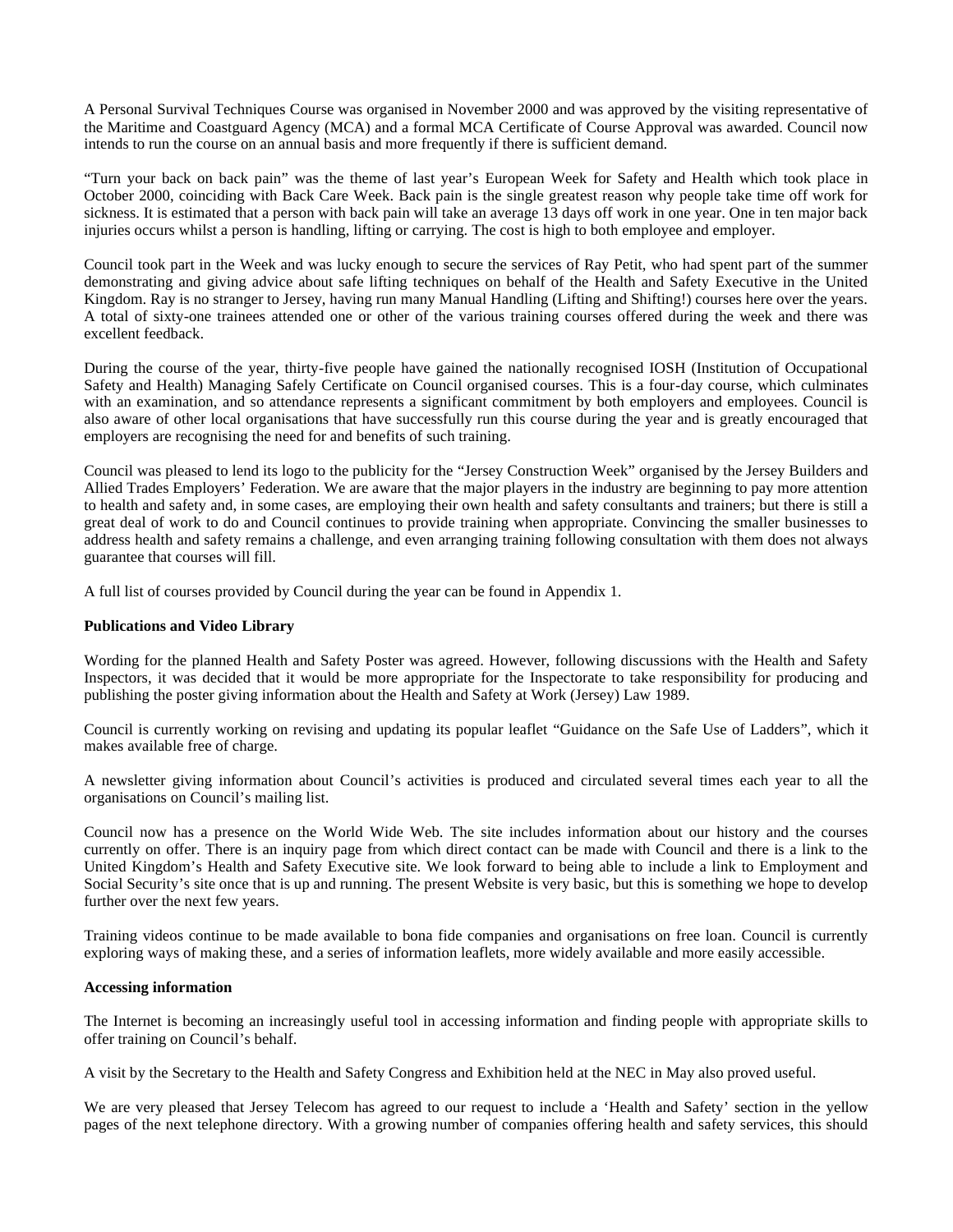prove useful for companies wanting to source trainers or consultants.

## **Thanks**

Thanks are due as always to many people who help in a multitude of ways. A special thank you this year to the States of Jersey Ambulance Service, who were always so supportive during the nine years that Council offered First Aid training. The Ambulance Service provided or arranged for appropriately qualified people to act as examiners at the end of each course. This was always done quietly and without fuss and we are indebted to them for the role they played throughout those years. Their presence was of special significance to the trainees as they knew that, on occasion, their duties as First Aiders were likely to bring them into contact with staff of the Ambulance Service.

Council continues to work in partnership with the States of Jersey Fire Service in the provision of Fire Safety Awareness courses. We are grateful to all those staff who deliver the training or help in other ways.

As always we are grateful to the T.A. for allowing us the use of their excellent facilities for many of our courses.

We look forward to another year and the challenges that it will bring.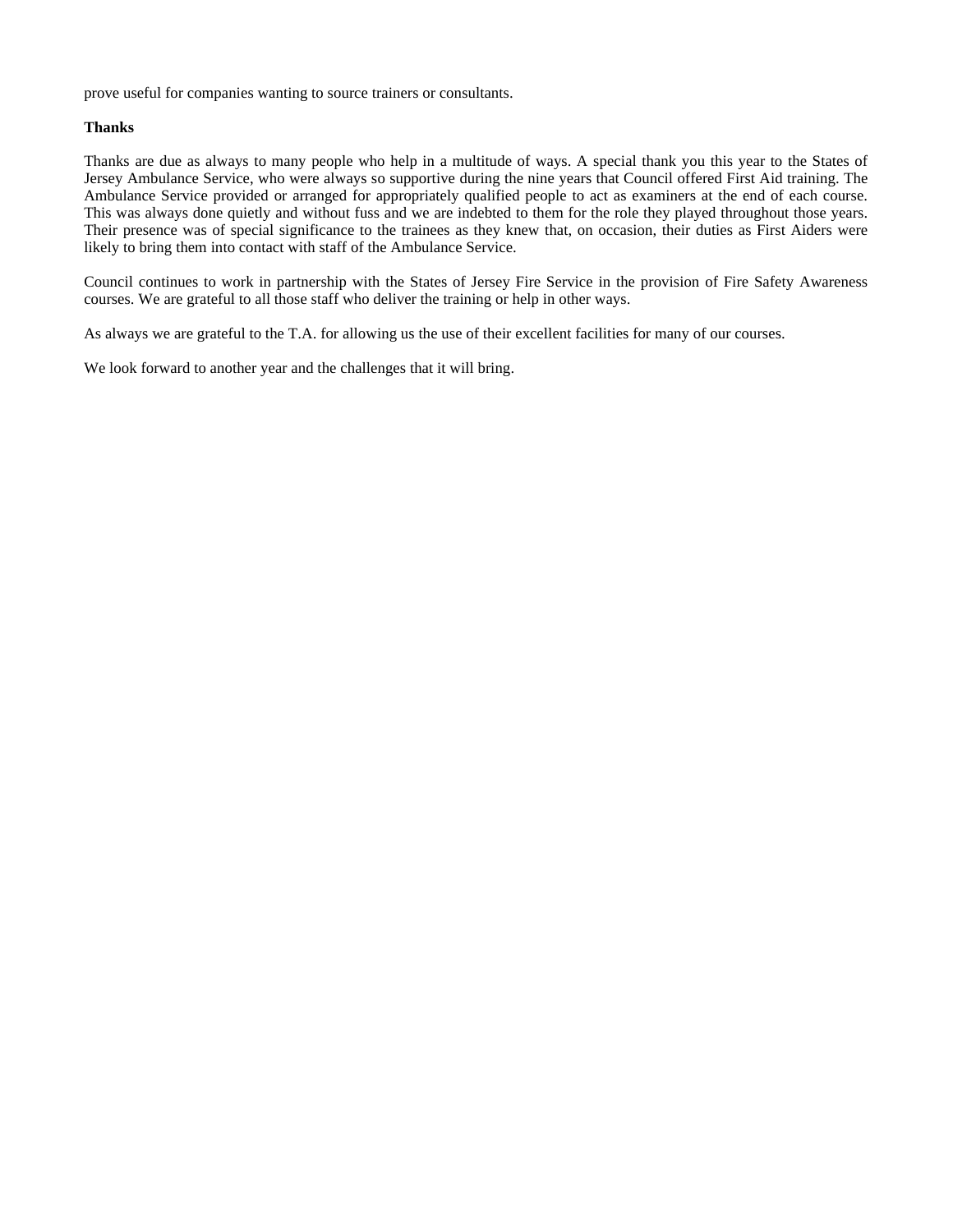|  | Courses/seminars organised by Council between 1st July 2000 and 30th June 2001 |  |  |
|--|--------------------------------------------------------------------------------|--|--|
|  |                                                                                |  |  |

| <b>Date</b>       | <b>Course</b>                             | <b>Duration</b> | <b>Delegates</b> |
|-------------------|-------------------------------------------|-----------------|------------------|
| 2000              |                                           |                 |                  |
| 2nd August        | <b>Fire Safety Awareness</b>              | half-day        | 13               |
| 2nd August        | <b>Fire Safety Awareness (Garage</b>      | half-day        | $\overline{8}$   |
|                   | Forecourts)                               |                 |                  |
| th-8th September  | First Aid Re-qualification                | two days        | $\overline{11}$  |
| 1th September     | <b>Emergency First Aid</b>                | one day         | 14               |
| $\sqrt{2th-15th}$ | <b>First Aid at Work</b>                  | four days       | 13               |
| September         |                                           |                 |                  |
| 12th, 13th, 18th  | <b>IOSH Managing Safely</b>               | four days       | 9                |
| ind 19th          |                                           |                 |                  |
| September         |                                           |                 |                  |
| 4th, 15th, 20th   | <b>IOSH Managing Safely</b>               | four days       | 10               |
| ind 21st          |                                           |                 |                  |
| September         |                                           |                 |                  |
| $8th-21st$        | First Aid at Work                         | four days       | 12               |
| <b>September</b>  |                                           |                 |                  |
| 22nd September    | <b>Emergency First Aid</b>                | one day         | 15               |
| ith October       | Fire Safety x 2                           | two             | $\overline{27}$  |
|                   |                                           | half-days       |                  |
| 6th-18th October  | Manual Handling Assessor/Instructor       | three days      | 4                |
| 7th October       | Manual Handling Techniques - In-          | two hours       | $\overline{12}$  |
|                   | house                                     |                 |                  |
| 8th October       | Manual Handling Instructor - Update       | two hours       | 17               |
| 9th October       | <b>Manual Handling Techniques</b>         | one day         | 13               |
| ?0th October      | <b>Manual Handling Techniques</b>         | one day         | 15               |
| th-8th November   | <b>Safety Representatives Development</b> | two days        | 11               |
| $h$ -10th         | <b>Safety Representatives Development</b> | two days        | 14               |
| <b>November</b>   |                                           |                 |                  |
| 4th November      | Sea Survival (Personal Survival           | one day         | $\overline{20}$  |
|                   | Techniques)                               |                 |                  |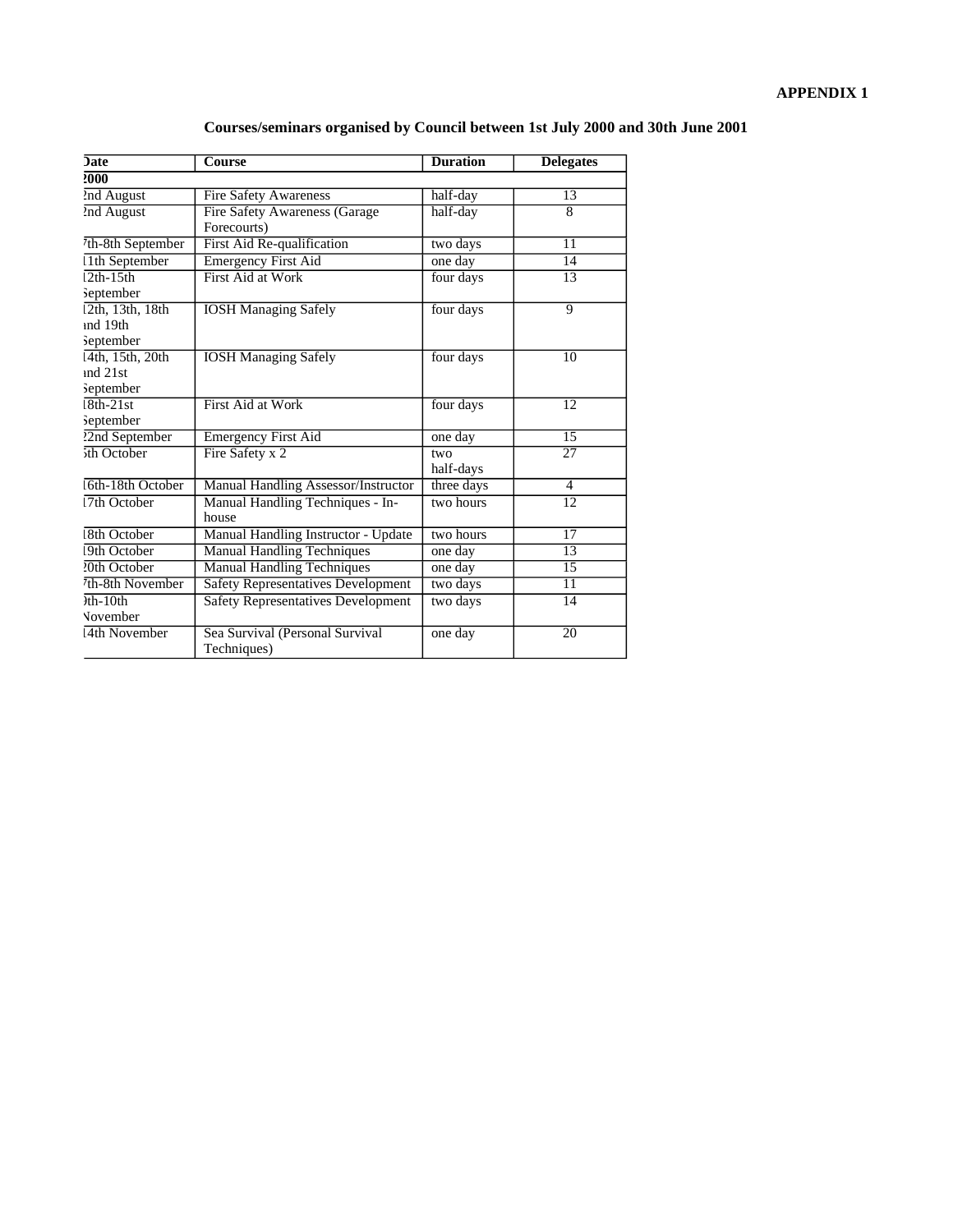| <b>Date</b>        | <b>Course</b>                   | <b>Duration</b> | <b>Delegates</b> |  |
|--------------------|---------------------------------|-----------------|------------------|--|
| $2000$ cont'd      |                                 |                 |                  |  |
| $6th-17th$         | First Aid Re-qualification      | two days        | 7                |  |
| November           |                                 |                 |                  |  |
| 20th November      | <b>Emergency First Aid</b>      | one day         | $\overline{13}$  |  |
| $\sqrt{21st-24th}$ | <b>First Aid at Work</b>        | four days       | 14               |  |
| <b>November</b>    |                                 |                 |                  |  |
| $27th-30th$        | First Aid at Work               | four days       | 13               |  |
| <b>November</b>    |                                 |                 |                  |  |
| 1st December       | <b>Emergency First Aid</b>      | one day         | $\overline{15}$  |  |
| 4th December       | Fire Safety x 2                 | two             | 22               |  |
|                    |                                 | half-days       |                  |  |
| 2001               |                                 |                 |                  |  |
| 22nd January       | Fire Safety x 2                 | two             | $\overline{33}$  |  |
|                    |                                 | half-days       |                  |  |
| $\sqrt{2th-15th}$  | Manual Handling                 | four days       | 64               |  |
| February           |                                 |                 |                  |  |
| 5th March          | Fire Safety x 2                 | two             | 34               |  |
|                    |                                 | half-days       |                  |  |
| 6th May            | Fire Safety x 2                 | two             | $\overline{37}$  |  |
|                    |                                 | half-days       |                  |  |
| Ith-5th June       | <b>Scaffold Appreciation</b>    | two             | 42               |  |
|                    |                                 | half-days       |                  |  |
| 5th June           | <b>Construction Site Safety</b> | one day         | 11               |  |
| 4th, 15th, 25th    | <b>IOSH Managing Safely</b>     | four days       | 16               |  |
| ind 26th June      |                                 |                 |                  |  |
| $27th$ June        | Managing Safety - Part 1        | one day         | $\overline{12}$  |  |
| 28th June          | Managing Safety - Part 2        | one day         | 11               |  |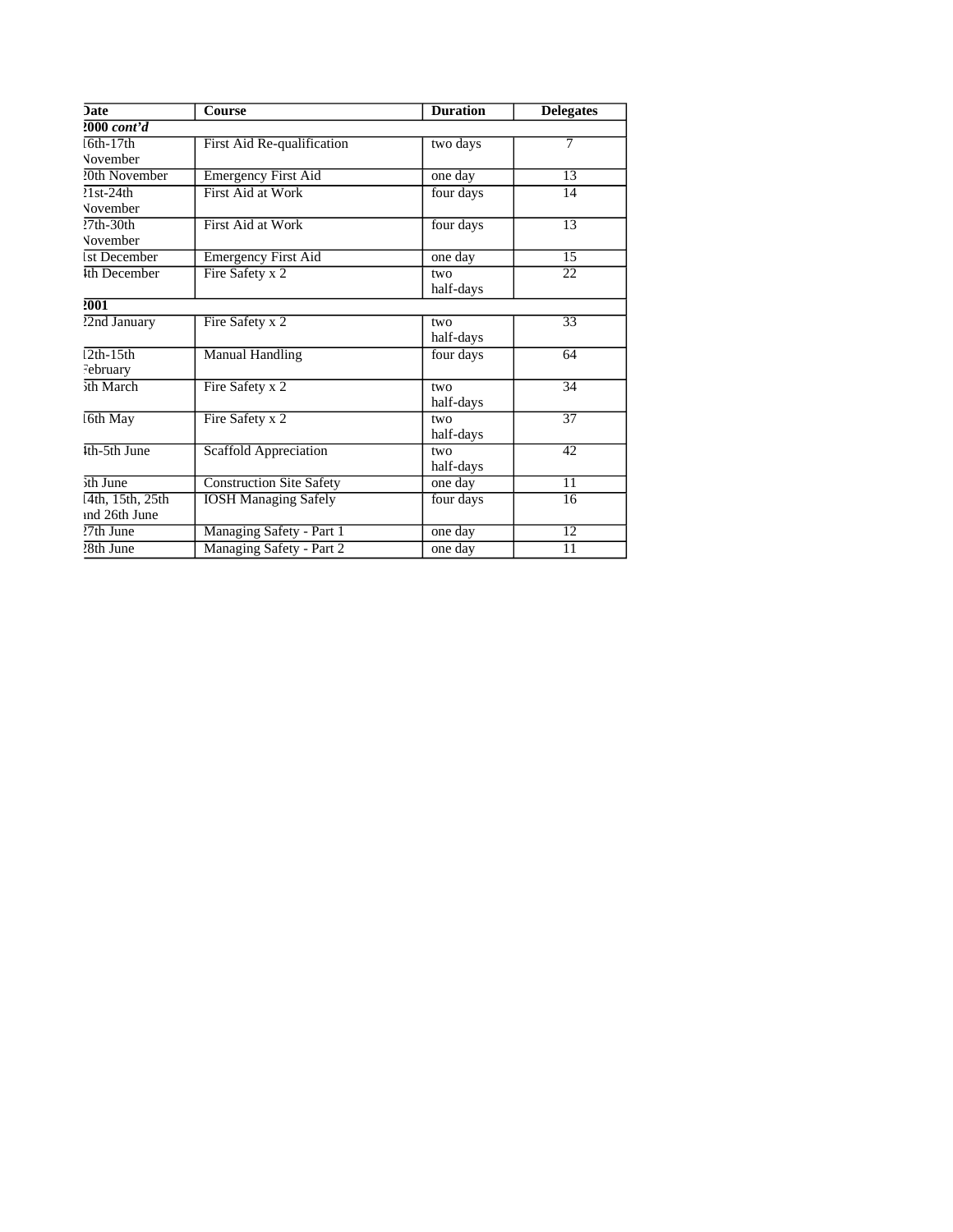## **THE JERSEY COUNCIL FOR SAFETY AND HEALTH AT WORK**

**Council** Mr. R. Staddon (Chairman) Mr. D.M. Baylem Mr. N. Laugeard Mr. C.P. Lister Mr. R. Coppell (*ex officio*)

## **Secretary/Treasurer** Mrs. J. Corbin

- **Address** Ravenscroft La Route de Noirmont St. Brelade JERSEY JE3 8AJ Channel Islands
- **Auditors** BAKER HOMYARD 1st Floor Huguenot House 28 La Motte Street St. Helier JE2 4SY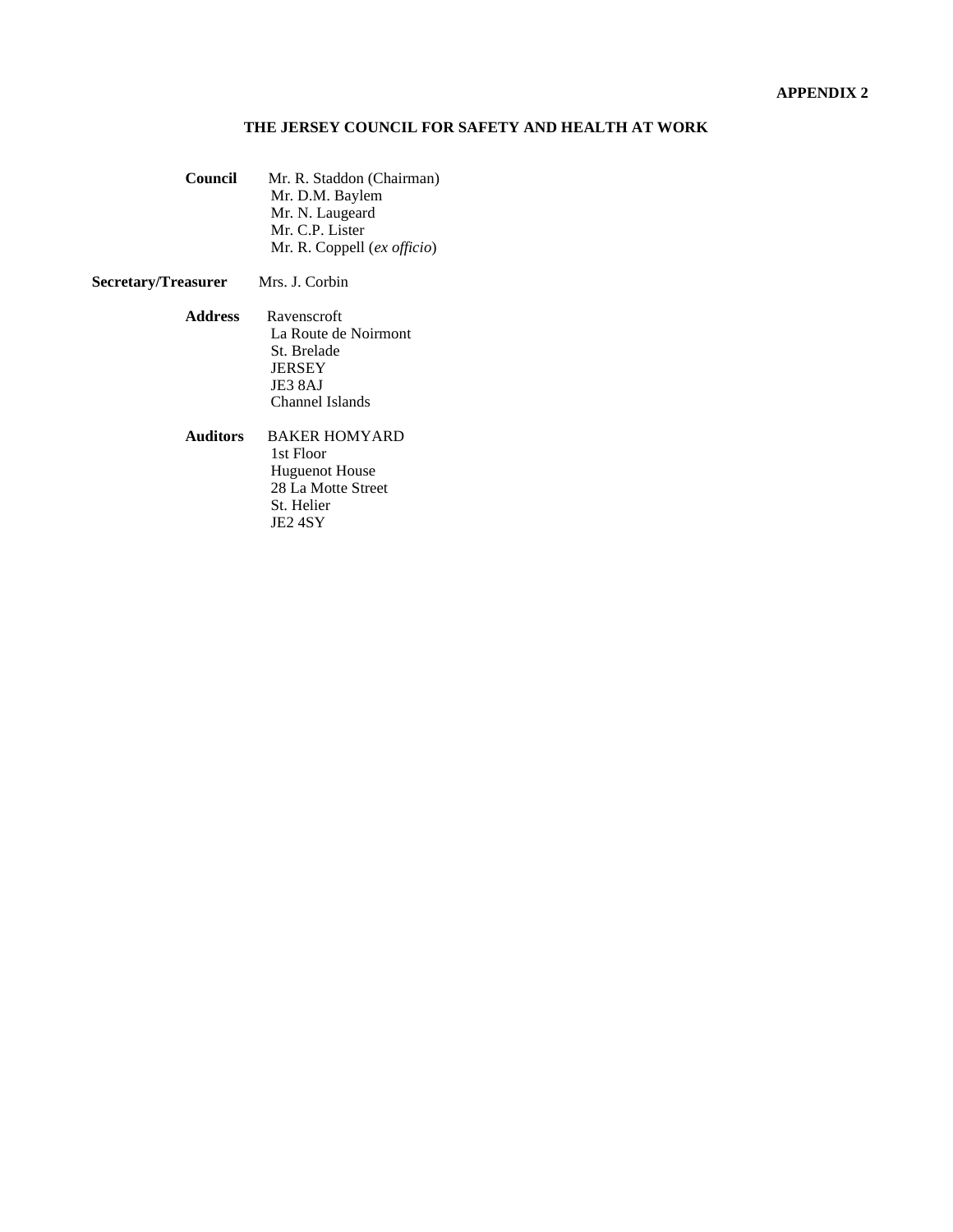## **INCOME AND EXPENDITURE ACCOUNT**

## **FOR THE PERIOD 1ST JULY 2000 TO 30TH JUNE 2001**

|                                        | <b>Note</b> | 2001     | 2000   |
|----------------------------------------|-------------|----------|--------|
| <b>INCOME</b>                          |             | £        | £      |
| Grant - Employment and Social Security | 1           | 25,000   | 25,000 |
| Training courses and conference fees   | 2           | 49,989   | 69,942 |
| <b>Bank</b> interest                   |             | 1,898    | 1,524  |
| Miscellaneous                          |             | 58       | 70     |
|                                        |             | 76,945   | 96,536 |
| <b>EXPENDITURE</b>                     |             |          |        |
| Training courses/conferences/seminars  |             | 49,166   | 57,474 |
| Administration                         |             | 23,888   | 22,744 |
| Equipment                              |             | 1,646    | 1,300  |
| <b>Educational materials</b>           |             | 401      | 2,208  |
| Advertising and promotions             |             | 2,472    | 3,993  |
| Grants/subscriptions                   |             | 400      | 441    |
| Insurances                             |             | 604      | 604    |
| Audit                                  |             | 50       |        |
|                                        |             | 79,077   | 88,764 |
| NET (LOSS)/SURPLUS FOR THE YEAR        |             |          |        |
| <b>TRANSFERRED TO ACCUMULATED</b>      |             |          |        |
| <b>FUND</b>                            |             | £(2,132) | £7.772 |